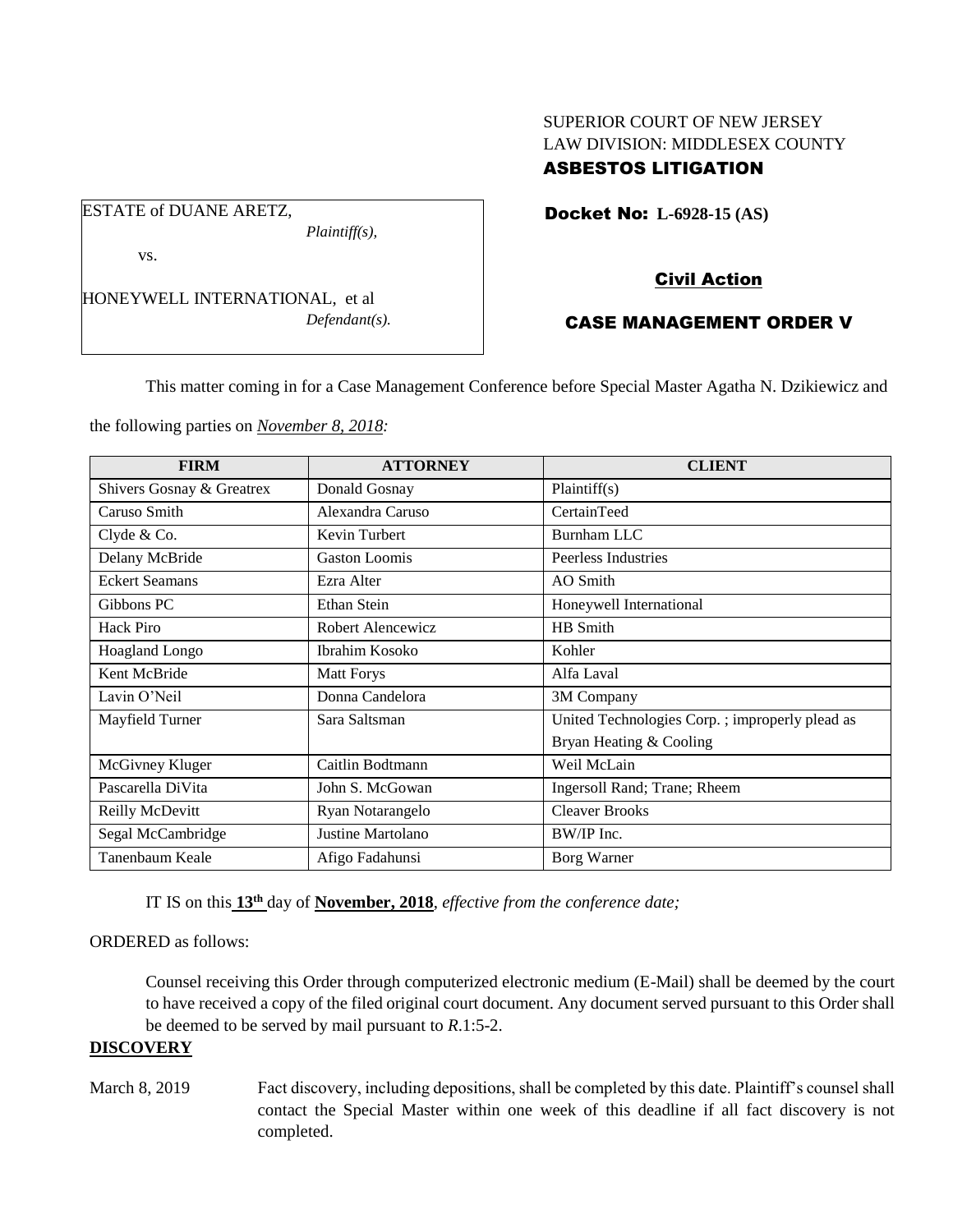### March 8, 2019 Depositions of corporate representatives shall be completed by this date.

### **EARLY SETTLEMENT**

March 15, 2019 Settlement demands shall be served on all counsel and the Special Master by this date.

## **SUMMARY JUDGMENT MOTION PRACTICE**

- March 15, 2019 Plaintiff's counsel shall advise, in writing, of intent not to oppose motions by this date.
- March 29, 2019 Summary judgment motions shall be filed no later than this date.
- April 26, 2019 Last return date for summary judgment motions.

### **MEDICAL DEFENSE**

July 31, 2019 Defendants shall identify its medical experts and serve medical reports, if any, by this date. In addition, defendants shall notify plaintiff's counsel (as well as all counsel of record) of a joinder in an expert medical defense by this date.

## **LIABILITY EXPERT REPORTS**

- June 14, 2019 Plaintiff shall identify its liability experts and serve liability expert reports or a certified expert statement by this date or waive any opportunity to rely on liability expert testimony.
- July 31, 2019 Defendants shall identify its liability experts and serve liability expert reports, if any, by this date or waive any opportunity to rely on liability expert testimony.

### **ECONOMIST EXPERT REPORTS**

- June 14, 2019 Plaintiff shall identify its expert economists and serve expert economist report(s), if any, by this date or waive any opportunity to rely on economic expert testimony.
- July 31, 2019 Defendants shall identify its expert economists and serve expert economist report(s), if any, by this date or waive any opportunity to rely on economic expert testimony.

### **EXPERT DEPOSITIONS**

August 30, 2019 Expert depositions shall be completed by this date. To the extent that plaintiff and defendant generic experts have been deposed before, the parties seeking that deposition in this case must file an application before the Special Master and demonstrate the necessity for that deposition. To the extent possible, documents requested in a deposition notice directed to an expert shall be produced three days in advance of the expert deposition. The expert shall not be required to produce documents that are readily accessible in the public domain.

### **PRE-TRIAL AND TRIAL**

March 14, 2019 The settlement conference previously scheduled on this date is **cancelled**.

 $\_$  ,  $\_$  ,  $\_$  ,  $\_$  ,  $\_$  ,  $\_$  ,  $\_$  ,  $\_$  ,  $\_$  ,  $\_$  ,  $\_$  ,  $\_$  ,  $\_$  ,  $\_$  ,  $\_$  ,  $\_$  ,  $\_$  ,  $\_$  ,  $\_$  ,  $\_$  ,  $\_$  ,  $\_$  ,  $\_$  ,  $\_$  ,  $\_$  ,  $\_$  ,  $\_$  ,  $\_$  ,  $\_$  ,  $\_$  ,  $\_$  ,  $\_$  ,  $\_$  ,  $\_$  ,  $\_$  ,  $\_$  ,  $\_$  ,